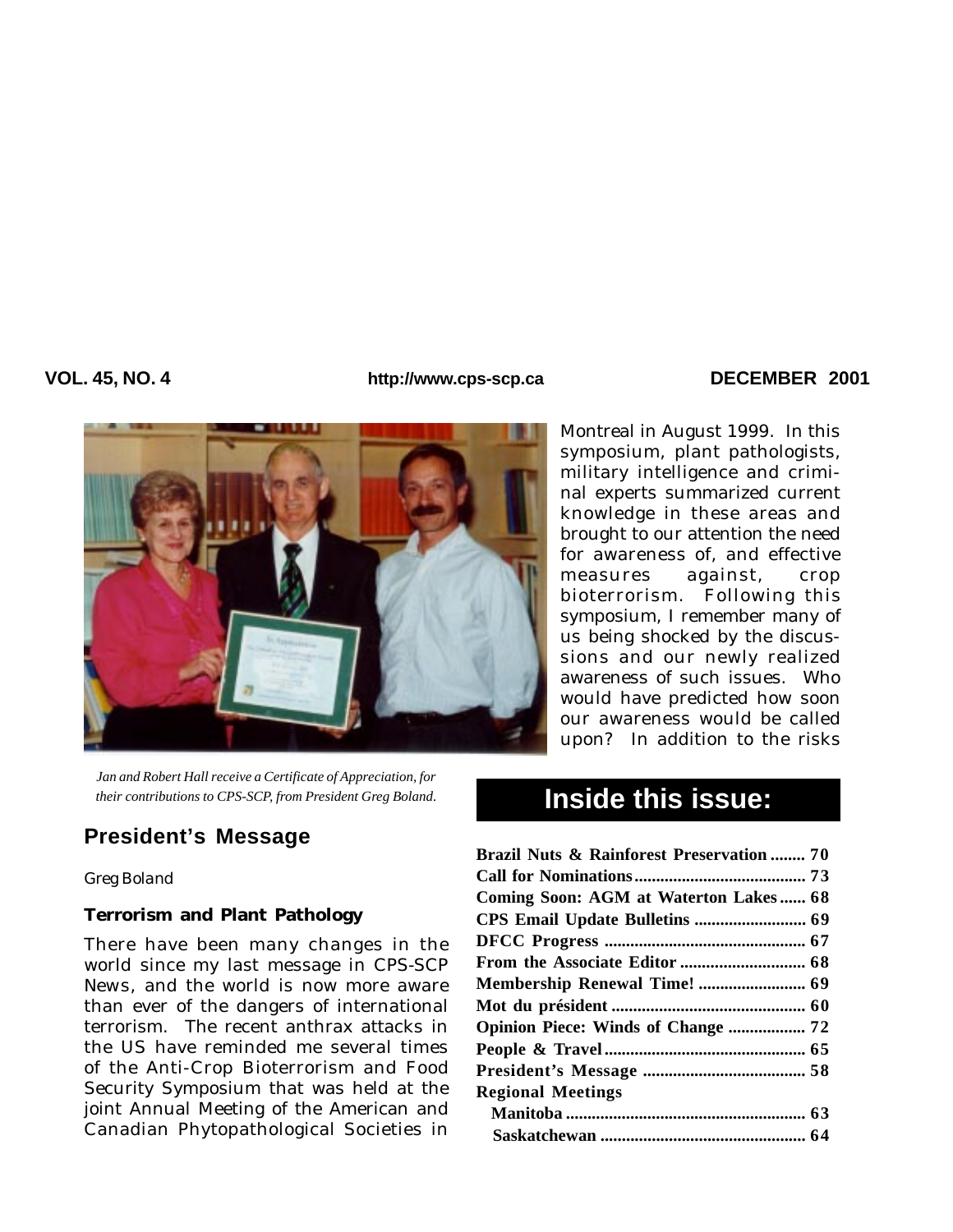associated with human and animal pathogens, I have read several articles in recent weeks on the potential risks of selected plant diseases and pesticides in biological and chemical terrorism. These issues are perhaps a sobering reminder of the importance of plant pathology in global food safety and security, and our responsibility to remain aware of such issues and risks.

## **Regional Associations of CPS-SCP**

All of the changes in recent months have also made travel in Canada more challenging, and two trips in support of CPS-SCP activities and meetings that I

*"Jan and Bob [Hall] have managed [*CJPP *subscriptions] for more than a decade and provide an excellent example of how CPS-SCP members can contribute to the success of our Society."*

had planned in recent months were unexpectedly cancelled. The first cancellation occurred on 12 September, the day after the World Trade buildings were attacked in New York. The second trip was cancelled the day after Canada 3000 went into receivership. One of my colleagues recently suggested that, due to my apparent poor timing and choices with such things, I should stay away from the stock market! At any rate, I extend my apologies to members of the Alberta and Manitoba Regional Associations for not being able to attend their annual meetings this year due to scheduling conflicts and cancelled air tickets.

I was able to attend the Saskatchewan Regional Association of CPS-SCP on 29 November 2001 and thoroughly enjoyed the opportunity to visit with this large and active group of researchers interested in plant pathology in Saskatchewan, and to revisit the AAFC Saskatoon Research Station where I spent sabbatical in 1997. In particular, I would like to thank Coreen Franke, Chair of this Regional Association, and Karen Bailey, CPS-SCP President-Elect, for their invitation and hospitality while I was in Saskatoon.

## **Appreciating CPS-SCP Member's Contributions**

I recently had the opportunity to present Jan and Robert Hall with a Certificate of Appreciation for their contributions to CPS-SCP through management of the institutional subscriptions for the Canadian Journal of Plant Pathology (see photo). This year the CPS-SCP Board approved the transfer of these subscriptions from Jan and Bob to the NRC Research Press, who

also publish our journal. Jan and Bob have managed these subscriptions for more than a decade and provide an excellent example of how CPS-SCP members

can contribute to the success of our Society. Bob Hall has made numerous contributions to CPS-SCP, including serving as President of CPS-SCP in 1987-88, and we sincerely thank Jan and Bob for their commitment to managing the journal subscriptions for such a long period.

## **Canadian Journal of Plant Pathology**

Zamir Punja, Editor of the *Canadian Journal of Plant Pathology* (CJPP) recently announced that electronic publication of the *CJPP* is now available on the internet at http://www.nrc.ca/cisti/journals/. [Follow the links to **Affiliated Journals**, *Ed.*] This is a big accomplishment for CPS-SCP and the *CJPP*, and I congratulate Zamir and the NRC Research Press in accomplishing this objective so quickly. The *CJPP* will be freely available to everyone with access to the internet for one year and, thereafter, will be available to CPS-SCP members only by password-restricted access.

I would also like to point out another milestone for the *CJPP*. The Journal Citation Index of the *CJPP* has been steadily increasing in recent years and made a large jump from 1998 to 1999. As of 1999, the most recent year available in our library, the *CJPP* had a higher impact factor than *Plant Disease*. This certainly represents a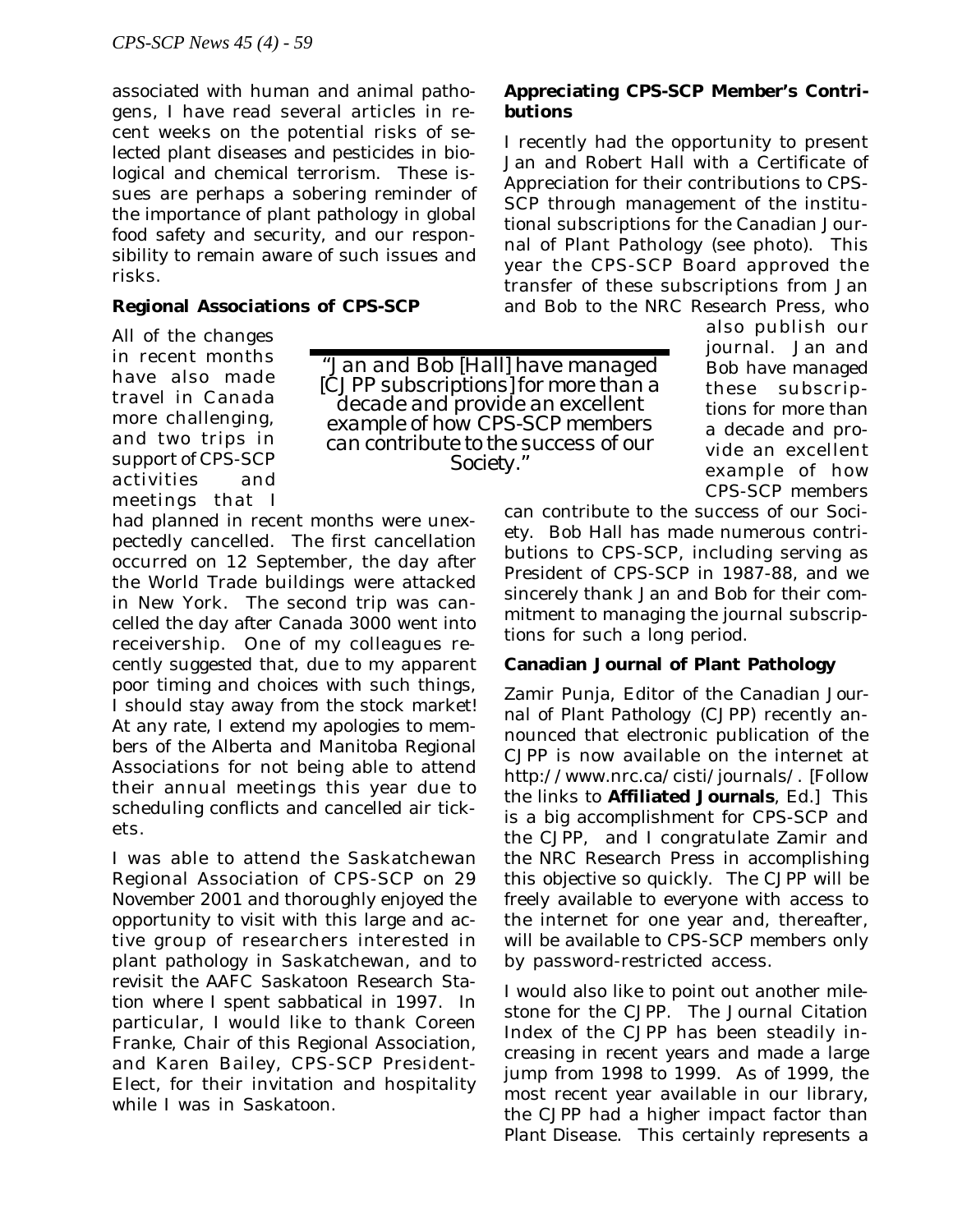significant contribution by our Society and I would like to congratulate the authors, section editors and editors of our journal that have contributed to this success.

## **Science Policy in Canada**

In the newsletter of the National Sciences and Engineering Research Council of Canada (NSERC), it was recently announced that the federal government has made a commitment to move Canada from  $15<sup>th</sup>$  place to  $5<sup>th</sup>$  place among the most competitive and innovative countries of the world by the year 2010, as measured by the relative importance of research and development (R&D). Such a commitment to R&D in Canada would be of historic importance and will require considerable improvements and increases in personnel, funding and infrastructure. All of this also comes at a time when other countries are undoubtedly pursuing similar goals and objectives. Given the relative importance of plants, plant health and plant pathology to the national economy, I am hopeful and confident that plant pathologists in Canada will be provided with the opportunity to make a substantial contribution to this new national objective.

## **Other CPS-SCP Activities**

There are numerous other activities that members of CPS-SCP are currently working on. The Local Arrangements Committee, headed by Larry Kawchuk, is currently preparing for our Annual Meeting at Waterton Lakes, Alberta in June 2002. Preliminary information has already been posted to our CPS-SCP website at http:// www.cps-scp.ca/watertonlakes.htm , including links to park and tourism websites. Publication of a revised edition of *Diseases of Field Crops in Canada*, headed by Karen Bailey, is progressing on schedule in anticipation of our annual meeting. The September and December issues of the *CJPP* have been completed by Zamir Punja and the NRC Research Press, and are now available through the internet or in hard copy. Robin Morrall is currently coordinating the 2001 issue of the *Canadian Plant Disease Survey* and, if you received this newsletter, David Kaminski will have successfully completed the December issue of *CPS-SCP News*. CPS-SCP committees are working on the various objectives that I outlined in the last issue, including a proposal to co-sponsor a national workshop on microbial genetics resources and culture collections in Canada, and a revision of the teaching resources section of the CPS-SCP website. All in all, it is a busy year with CPS-SCP activities.

## **CPS-SCP Membership Renewals**

I also take this opportunity to remind all CPS-SCP members that annual memberships are due for renewal by 1 January 2002. Gayle Jesperson, the CPS-SCP Membership Secretary, has recently mailed the notices and forms, which are also available on our CPS-SCP website. Please remember that there is a late renewal fee this year of \$15 for members who renew after 31 January 2002.

## Mot du président

*Greg Boland*

## **Terrorisme et phytopathologie**

Le monde a beaucoup changé depuis mon dernier message dans le *CPS-SCP News* et les gens se rendent maintenant compte plus que jamais des dangers du terrorisme international. Les attaques récentes à la maladie du charbon aux É.-U. m'ont plusieurs fois rappelé le colloque sur l'agrobioterrorisme et la sécurité alimentaire qui a été tenu à Montréal en août 1999, lors de la réunion annuelle conjointe des sociétés américaine et canadienne de phytopathologie. Lors de ce colloque, les phytopathologistes, les experts des services du renseignement militaire et les criminalistes ont récapitulé les connaissances actuelles sur le sujet et ont sensibilisé l'assistance au besoin d'une prise de conscience de l'agro-bioterrorisme et de mesures pertinentes pour le contrer. Après ce colloque, je me rappelle que bon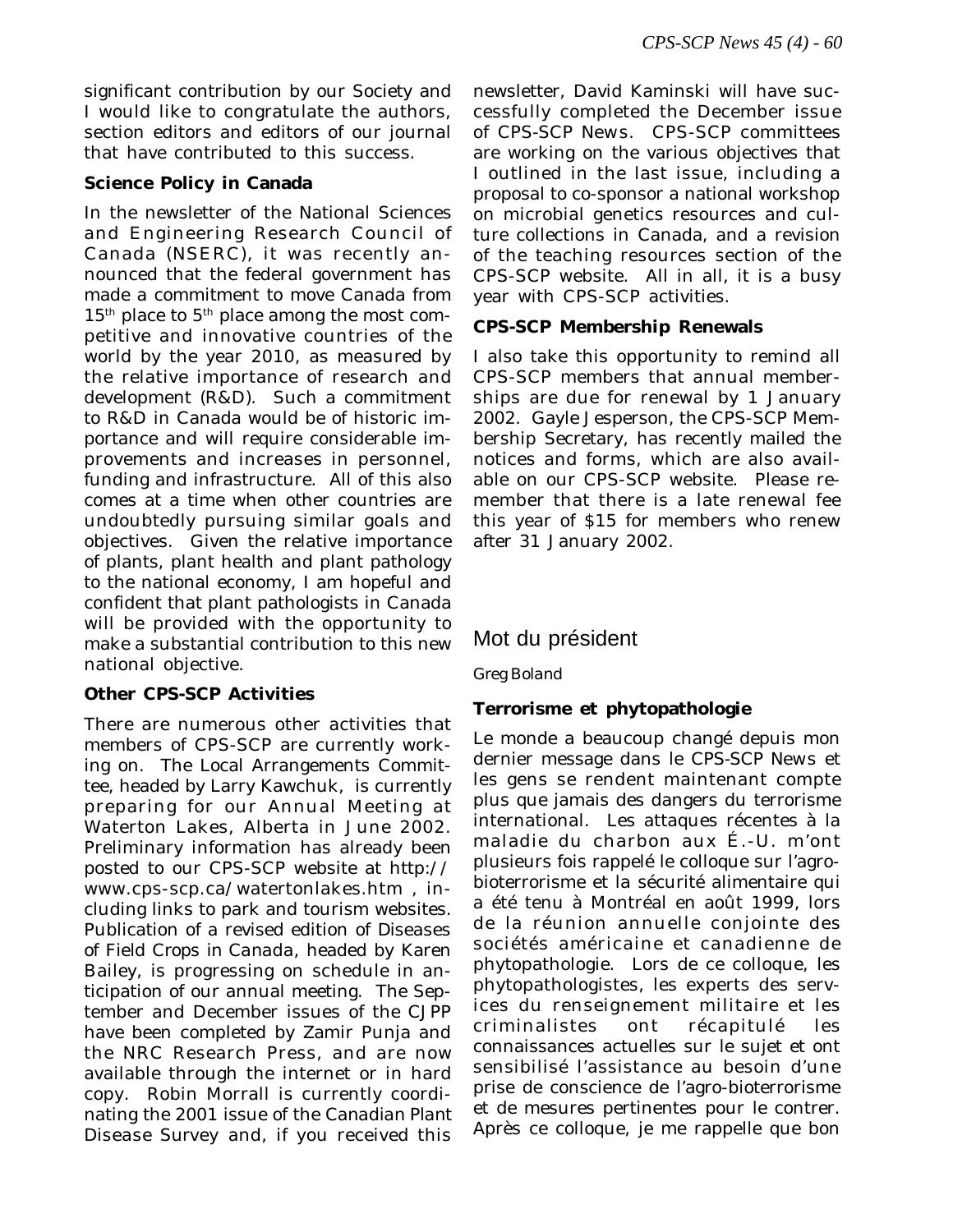

*Beyond the words Au-delà des mots*

A translation service for your technical and scientific documents specifically in the field of biological sciences

Un service de traduction pour vos documents techniques et scientifiques dans le domaine des sciences biologiques

# **Les Traductions scientifiques PaRi**

Jean-Guy Parent, Ph.D. Claude Richard, Ph.D.

1906, rue Notre-Dame, L'Ancienne-Lorette (Québec) G2E 3C9 418-656-0050 418-872-6025 Fax : 418-656-6750 Internet : pari@mediom.qc.ca

nombre d'entre nous étions bouleversés par les discussions et par notre nouvelle prise de conscience de tels enjeux. Qui aurait prévu que notre sensibilisation nous servirait si tôt ? En plus des risques associés aux micro-organismes pathogènes humains et animaux, j'ai lu plusieurs articles au cours des dernières semaines sur les risques potentiels de terrorisme biologique et chimique que présentent certaines maladies végétales et certains pesticides. Ces questions sont peut-être un sérieux rappel sur l'importance de la phytopathologie dans la sûreté et la sécurité alimentaires mondiales, et sur la responsabilité que nous avons d'être au courant de tels problèmes et risques.

## **Les associations régionales de la CPS-SCP**

Les événements des derniers mois ont également rendu le voyage au Canada plus intimidant et deux voyages, pour des activités et des réunions de la CPS-SCP, que j'avais projetés ces derniers mois ont été annulés inopinément. La première annulation s'est produite le 12 septembre, le lendemain des attaques sur les édifices du World Trade Center à New York. Le deuxième voyage a été annulé le lendemain de la mise sous séquestre de Canada 3000. En raison de ma mauvaise performance en matière de synchronisation et de choix dans mes déplacements, un de mes collègues m'a récemment suggéré de rester loin du marché boursier !

En tout cas, j'offre mes excuses aux membres des associations régionales de l'Alberta et du Manitoba pour n'avoir pu assister à leurs réunions annuelles de cette année à cause de conflits d'horaire et de billets d'avion annulés.

Je fus capable d'assister à la réunion de l'Association régionale de la Saskatchewan de la CPS-SCP le 29 novembre 2001 et j'ai grandement apprécié l'occasion de rencontrer ce grand et actif groupe de chercheurs intéressés à la phytopathologie en Saskatchewan, et de visiter à nouveau le Centre de recherches d'AAC à Saskatoon où j'ai passé une année sabbatique en 1997. En particulier, je veux remercier Coreen Franke, présidente de cette association régionale, et Karen Bailey, présidente désignée de la CPS-SCP, pour leur invitation et leur hospitalité durant mon séjour à Saskatoon.

## **Notre appréciation pour la contribution spéciale de membres de la CPS-SCP**

J'ai récemment eu l'occasion de présenter un certificat d'appréciation à Jan et Robert Hall pour leur contribution spéciale à la CPS-SCP dans le dossier de la gestion des abonnements institutionnels pour la *Revue canadienne de phytopathologie* (voir la photo). Cette année, le conseil de la CPS-SCP a approuvé le transfert de ces abonnements, qui étaient sous la responsabilité de Jan et Bob, aux Presses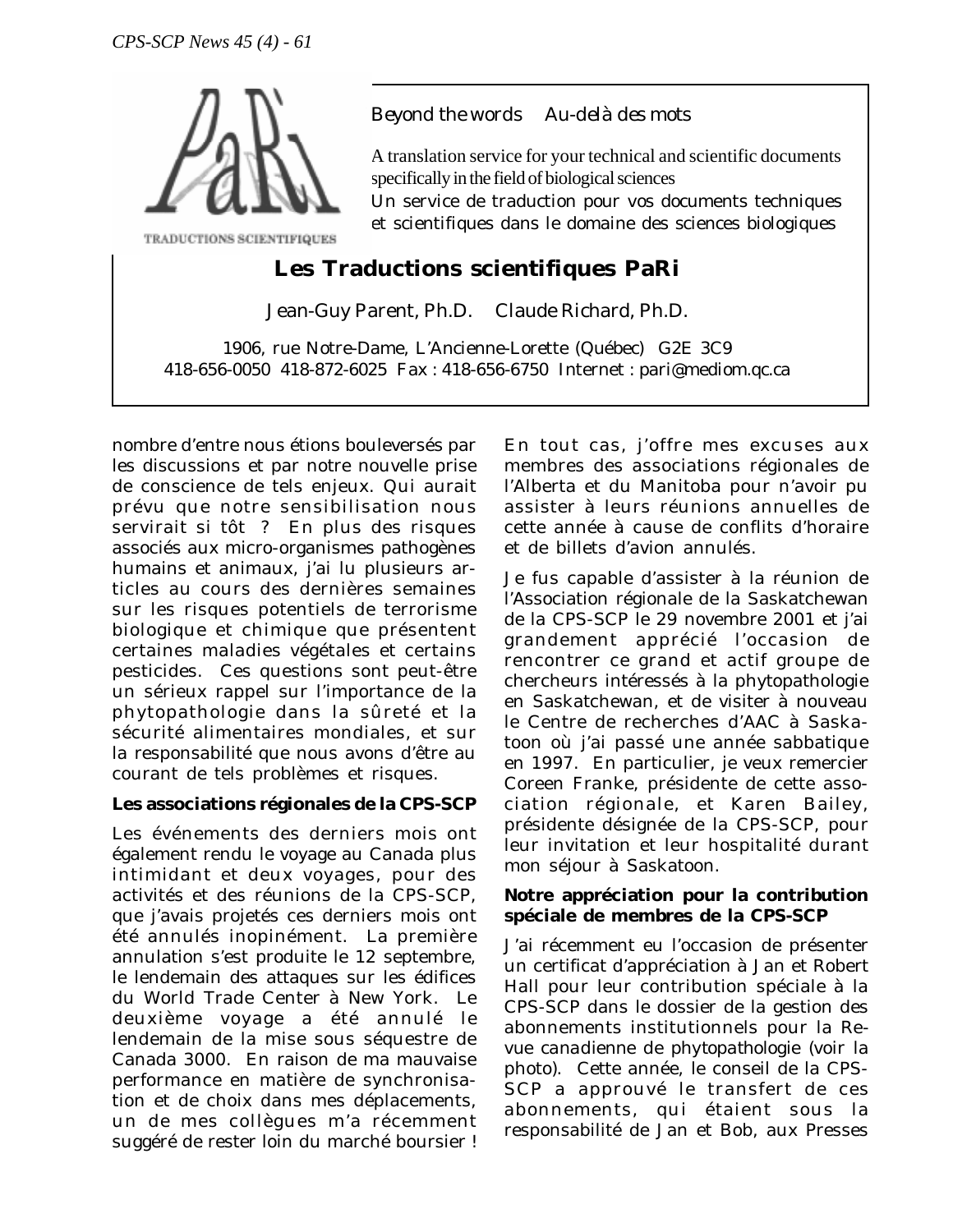les plus innovateurs du

scientifiques du CNRC qui publient également notre revue. Jan et Bob ont géré ces abonnements durant plus qu'une décennie, ce qui est un excellent exemple de la façon dont les membres de la CPS-SCP peuvent contribuer au succès de notre Société. Bob Hall a contribué à de nombreuses occasions à la CPS-SCP, y

compris comme président de la CPS-SCP en 1987-88, et nous remercions sincèrement Jan et Bob de leur engagement dans la gestion des abonnements de

*"Jan et Bob [Hall] ont géré [abonnements de la* Revue canadienne de phytopathologie*] durant plus qu'une décennie, ce qui est un excellent exemple de la façon dont les membres de la CPS-SCP peuvent contribuer au succès de notre Société."*

la *Revue* durant une si longue période.

#### **La** *Revue canadienne de phytopathologie*

Zamir Punja, directeur scientifique de la *Revue canadienne de phytopathologie* (*CJPP*) a récemment annoncé que la publication électronique du *CJPP* était maintenant réalisée dans l'Internet à http:// www.nrc.ca/cisti/journals/. [Suivez les links au **Revues affiliées**, *Ed.*] C'est une grande réussite pour la CPS-SCP et le *CJPP*, et je félicite Zamir et les Presses scientifiques du CNRC pour avoir atteint cet objectif si rapidement. Le *CJPP* sera disponible gratuitement pendant une année pour tous ceux ayant un accès Internet et, par la suite, pour les membres de la CPS-SCP seulement par accès contrôlé par mot de passe.

Je veux également mentionner une autre étape importante pour le *CJPP*. L'indice de citation (Journal Citation Index) du *CJPP* a constamment augmenté ces dernières années et a fait un grand saut de 1998 à 1999. En date de 1999, l'année répertoriée la plus récente, le *CJPP* a eu un facteur d'impact plus élevé que *Plant Disease*. Il s'agit certainement d'une contribution significative de notre Société et je félicite les auteurs, les directeurs de section et les directeurs scientifiques de notre revue qui ont contribué à ce succès.

#### **Politique scientifique au Canada**

Dans le bulletin d'information du Conseil de recherche en sciences naturelles et en génie (CRSNG), on a récemment annoncé que le gouvernement fédéral avait pris l'engagement de faire passer, avant 2010, le Canada de la 15<sup>e</sup> à la 5<sup>e</sup> place parmi les pays les plus concurrentiels et

> monde, tel que mesuré par l'importance relative de la recherche et du développement (R-D). Un tel engagement envers

la R-D au Canada est historique et exigera des améliorations et des augmentations considérables de personnel, de financement et d'infrastructures. Tout ceci se produit à un moment où d'autres pays poursuivent également des buts et des objectifs semblables. Étant donné l'importance relative des plantes, de la santé des plantes et de la phytopathologie pour l'économie nationale, je suis plein d'espoir et confiant que les phytopathologistes du Canada auront l'occasion de contribuer substantiellement à ce nouvel objectif national.

#### **Autres activités de la CPS-SCP**

Il y a de nombreuses autres activités auxquelles travaillent actuellement les membres de la CPS-SCP. Le Comité local d'organisation, dirigé par Larry Kawchuk, prépare actuellement notre réunion annuelle de juin 2002 à Waterton Lakes en Alberta. L'information préliminaire a déjà été placée sur le site Web de la CPS-SCP à http://www.cps-scp.ca/ watertonlakes.htm , y compris des liens pour des sites Web sur le parc des Lacs-Waterton et le tourisme. La publication d'une édition révisée de *Diseases of Field Crops in Canada*, dirigée par Karen Bailey, progresse dans les délais en prévision de notre prochaine réunion annuelle. La préparation des numéros de septembre et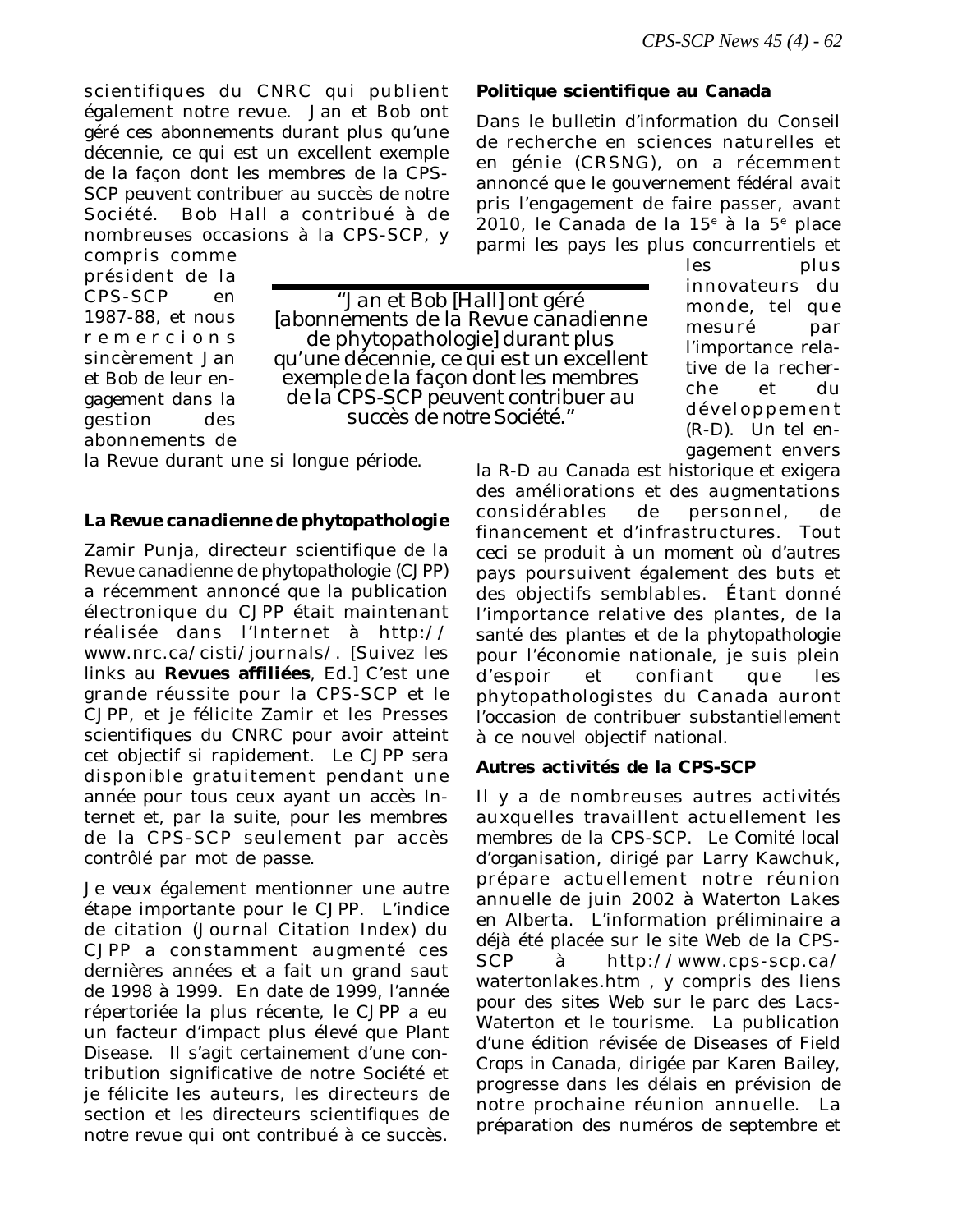de décembre du *CJPP* a été complétée par Zamir Punja et les Presses scientifiques du CNRC, et sont maintenant disponibles dans l'Internet et en version imprimée. Robin Morrall coordonne actuellement l'édition 2001 de l'*Inventaire des maladies des plantes au Canada* et, si vous avez reçu le présent bulletin, David Kaminski aura réussi à terminer le numéro de décembre du *CPS-SCP News*. Les comités de la CPS-SCP travaillent sur les divers objectifs que j'ai brièvement décrits dans le dernier numéro, y compris une proposition sur la tenue conjointe d'un atelier national sur la génétique des micro-organismes et les collections microbiennes au Canada, et une révision de la section sur les ressources pour l'enseignement du site Web de la CPS-SCP. Bref, c'est une année chargée d'activités pour la CPS-SCP.

## **Renouvellement de l'adhésion à la CPS-SCP**

Je profite également de l'occasion pour rappeler à tous les membres de la CPS-SCP que le renouvellement annuel de l'adhésion est exigible au 1 janvier 2002. Gayle Jesperson, la secrétaire à l'adhésion de la CPS-SCP, a récemment expédié les avis et les formulaires qui sont également disponibles sur le site Web de la CPS-SCP. Veuillez vous rappeler que, cette année, il y a des frais supplémentaires de 15 \$ pour renouvellement en retard pour les membres qui le feront après le 31 janvier 2002.



*After 8 years of service as the Representative for the Manitoba region of CPS-SCP, Randy Clear (right) passes that responsibility to his successor, Fouad Daayf (left)*

# **Regional Meetings**

## **An Eastern Ontario Event**

The second Canadian Workshop on Fusarium Head Blight - Colloque canadien sur la Fusariose (CWFHB/CCF) was held at the Ottawa Congress Centre, Ottawa, ON, Canada, Nov. 3-5, 2001. (http:// res2.agr.ca/ecorc/fusarium01).

The workshop sessions included many areas, from *Fusarium* species identification to progress in breeding and genetic resources, toxicology and impact on industry, epidemiology, pathology and control strategies, and finally markers and gene expression. Fusarium head blight in cereals and Fusarium ear rot in corn are on the rise across Canada and many questions still remain to be answered. The biodiversity of sources of resistance to Fusarium head blight in cereals was highlighted with the need to better understand the various resistance mechanisms. *Fusarium graminearum* remains the most common cause of the disease but other toxin producing *Fusaria* such as, *F. sporotrichioides* and *F. avenaceum* are on the rise and may need more attention in the future.

Bernard Vigier, Eastern Ontario Rep.

## **Manitoba**

On November 14, 2001, 36 people attended the Manitoba regional meeting of the CPS. The meeting was held at the AAFC Cereal Research Centre in Winnipeg. It began at 8:30 and ended at 3:30 PM, in spite of several technical difficulties. CPS president, Greg Boland, had planned to attend the meeting but had the misfortune of purchasing a ticket with Canada 3000. He forwarded 3 items of interest which were given at the business session. A record 5 student papers were presented and judged. Thanks to the judges Steve Haber, Tom Fetch, and a familiar new comer to the province, David Kaminski. Student paper awards were handed out at lunch.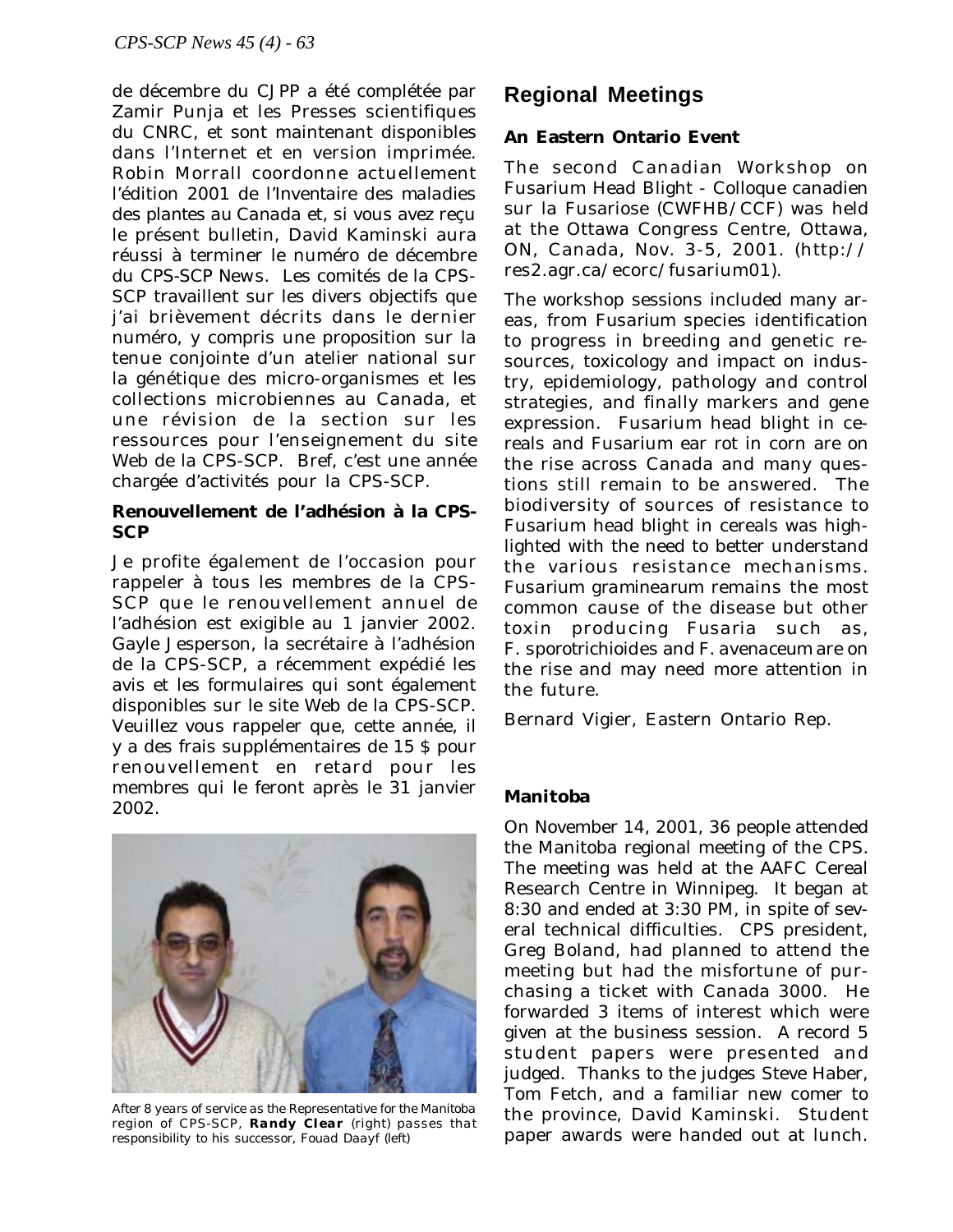

*Colin Hiebert (center) received the award for best student paper at the MB Regional CPS-SCP meeting. He is flanked by Randy Clear (left) and his supervisor, Brent McCallum (right).*

**Colin Hiebert** won with his presentation of "Determining the chromosomal location of the wheat leaf rust resistance gene LrW." **Sarah Savchuk** finished 2nd with "Microscopic and Greenhouse Evaluation of Biological Control of Sclerotinia on Canola." Third place went to **Rajesh Ramarathnam** for "Screening for potential biocontrol agents of the blackleg pathogen of canola, *Leptosphaeria maculans*." Excellent presentations were also given by Robert Duncan and Charlotte Hoorne. Three of the 5 presenters were students of **Dilantha Fernando** who made a special effort to encourage his students to attend and present. Presentations were also made by Dilantha Fernando, C. Chen, David Kaminski, Debbie McLaren, Steve Haber, Zhuping Yang, and Tom Fetch.

The meeting began with the disease situation report. Steve Haber, Brent McCallum, Jim Menzies, Andy Tekauz, Tom Fetch, James Chong, Gray Platford, Khalid Rashid, and David Kaminski (on behalf of Debbie McLaren who had to arrive later) presented the 2001 disease situation. Hopefully, the text of all will be found in the upcoming *Canadian Plant Disease Survey* that can be found on the CPS website.

## **Business**

1) A motion presented by Jim Menzies and seconded by Brent McCallum was passed. The motion reads: "At future Manitoba Regional CPS meetings it is requested that attending non-student members of CPS voluntarily contribute money to pay for the lunch of students participating in the student paper competition."

2) Richard Marsh, Syngenta's Technical Field Manager for the eastern prairies offered to sponsor future Student Paper Awards. Thank you to Richard and to Syngenta.

3) After 8 years as regional CPS representative Dr. **Randy Clear** stepped down and Dr. **Fouad Daayf** took over the position (email: daayff@ms.umanitoba.ca).

Respectfully submitted,

Randy Clear Manitoba Regional Rep.

## **Saskatchewan, 2001 Annual Meeting**

The annual meeting of the Saskatchewan Regional group of the Canadian Phytopathological Society was held on November 29, 2001, in conjunction with the Saskatchewan Advisory Council on Crop Protection (SACCP) - Disease Sub-council annual meeting. For the third year in a row, more than 65 scientists, graduate students, technicians, extension personnel and industry representatives filled the board room at the Agriculture and Agri-Food Canada (AAFC) Saskatoon Research Centre for a very interesting and informative day.

In the morning, the SACCP session provided participants with disease situation, survey and research update reports for the province. The afternoon CPS session began with introductions and a warm welcome by CPS president Dr. Greg Boland, followed by eleven formal scientific presentations and seven poster presentations. Presenters were research scientists, technicians, industry representatives, graduate students, and one undergraduate student. Robin Morrall affably pointed out that an undergraduate presentation was a "first" for a Saskatchewan Regional CPS meeting and congratulated the presenter, Darcy Pawlik, whose talk was titled "Rela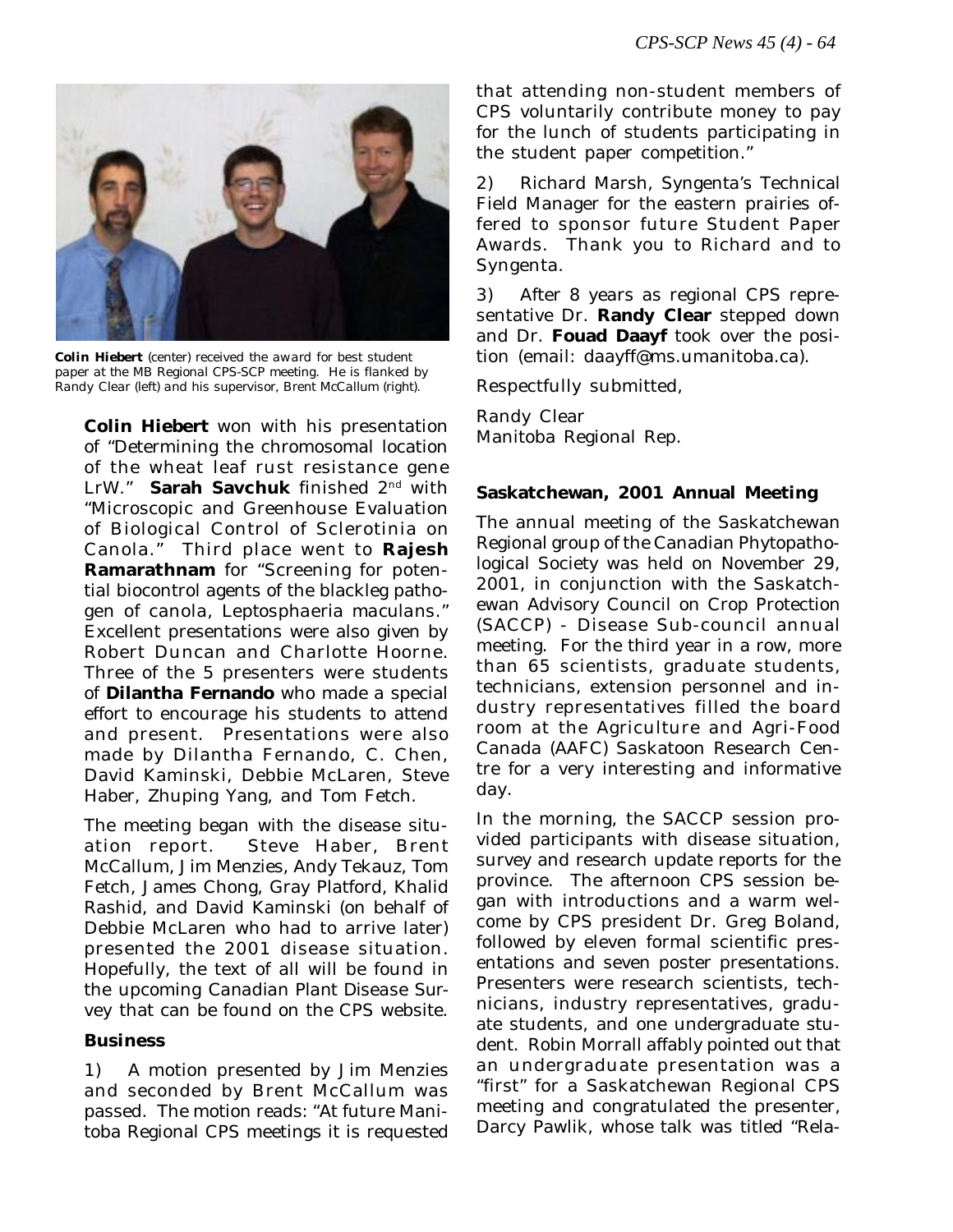tive pathogenicity of Fusarium species commonly isolated from wheat heads in western Canada."

The presentations covered a variety of subjects including fusarium head blight, *Stagonospora nodorum* blotch, and gene expression in response to powdery mildew in wheat, and resistance genes and strategies in *Brassica* to *Sclerotinia sclerotiorum* and *Leptosphaeria maculans*. At least four abstracts will be submitted for publication in the *Canadian Journal of Plant Pathology*.

The 2001 winner of the T.C. Vanterpool Prize in Plant Pathology (a University of Saskatchewan prize) was announced in the afternoon meeting. Congratulations to Mohammad Razavi, a Ph.D. student in the Department of Plant Sciences under the supervision of Dr. Geoff Hughes.

Following the meetings, an evening social was held at Chic Peas East Indian Restaurant, where about 20 partakers filled their tummies with spicy food and their heads with good conversation. The meal was followed by a slide presentation by Robin Morrall, who entertained all with pictures and tales of his recent trip to Australia.

Coreen Franke Saskatchewan Regional Rep.

## **People and Travel**

**Joe Kimpinski**, plant nematologist, and **Bert Christie**, retired plant breeder, Agriculture and Agri-Food Canada Crops and Livestock Research Centre, Charlottetown, P.E.I., visited **Claude Caldwell**, crop physiologist and professor, Department of Plant and Animal Sciences, Nova Scotia Agricultural College, Truro, NS, in late May to view his experimental hemp plots. Cooperative work is planned to investigate the soil and plant nematode fauna, and other microorganisms that may be parasitizing or inhabiting the roots or rhizosphere soil of different hemp cultivars.

**Research Activities at the Biological Control of Forest Diseases & Weeds Research Lab** - aka. *"The Shamoun Lab"-* CFS/ PFC Victoria, BC*:*

 1) On September 10-14, 2001, Dr. **Simon Shamoun** and **Tod Ramsfield** - Ph.D. Candidate - UBC, Dept. of Forest Sciences, attended the Western International Forest Diseases Work Conference (WIFDWC) at Carmel, California. Mr. Ramsfield presented a scientific poster entitled: Evaluation of *Colletotrichum gloeosporioides* as a biocontrol agent for lodgepole pine dwarf mistletoe under field conditions. This presentation was co-authored by T.D. Ramsfield, S.F. Shamoun and B. J. van der Kamp

 2) On October 22-23, 2001, Dr. Simon Shamoun, his Research Technician **Cheryl Konoff**, his graduate students: Tod Ramsfield, **Jennifer Wilkin** (M.Sc. candidate - UBC/Forest Sciences), **Lea Rietman** (M.Sc. candidate - UBC/Forest Sciences), **Sue Askew** (M.Sc. candidate - UBC/Forest Sciences) and **Grace Sumampong** (M.Sc. candidate - SFU/Biological Sciences) attended the 30th Anniversary of the Canadian Phytopthological Society - BC Chapter at UBC Botanical Gardens facility. Simon presented a paper: "Biological Control of Forest Diseases and Weeds: An Update on Research Activities." Tod presented another: "Assessment of a Biological Control Strategy for Lodgepole Pine Dwarf Mistletoe."

3) A new International Union of Forestry Research Organization (IUFRO) working group on "Parasitic Flowering Plants of Forest Trees" has been established. For more information about this working group and its activities, please contact Dr. Simon Shamoun (SShamoun@PFC.Forestry.CA), Coordinator- IUFRO Working Group - Parasitic Flowering Plants of Forest Trees.

**Michele Heath** (University of Toronto) was an invited symposium and keynote workshop speaker at the 13th Biennial Australasian Plant Pathology Conference in Cairns, Australia, in September. The Aus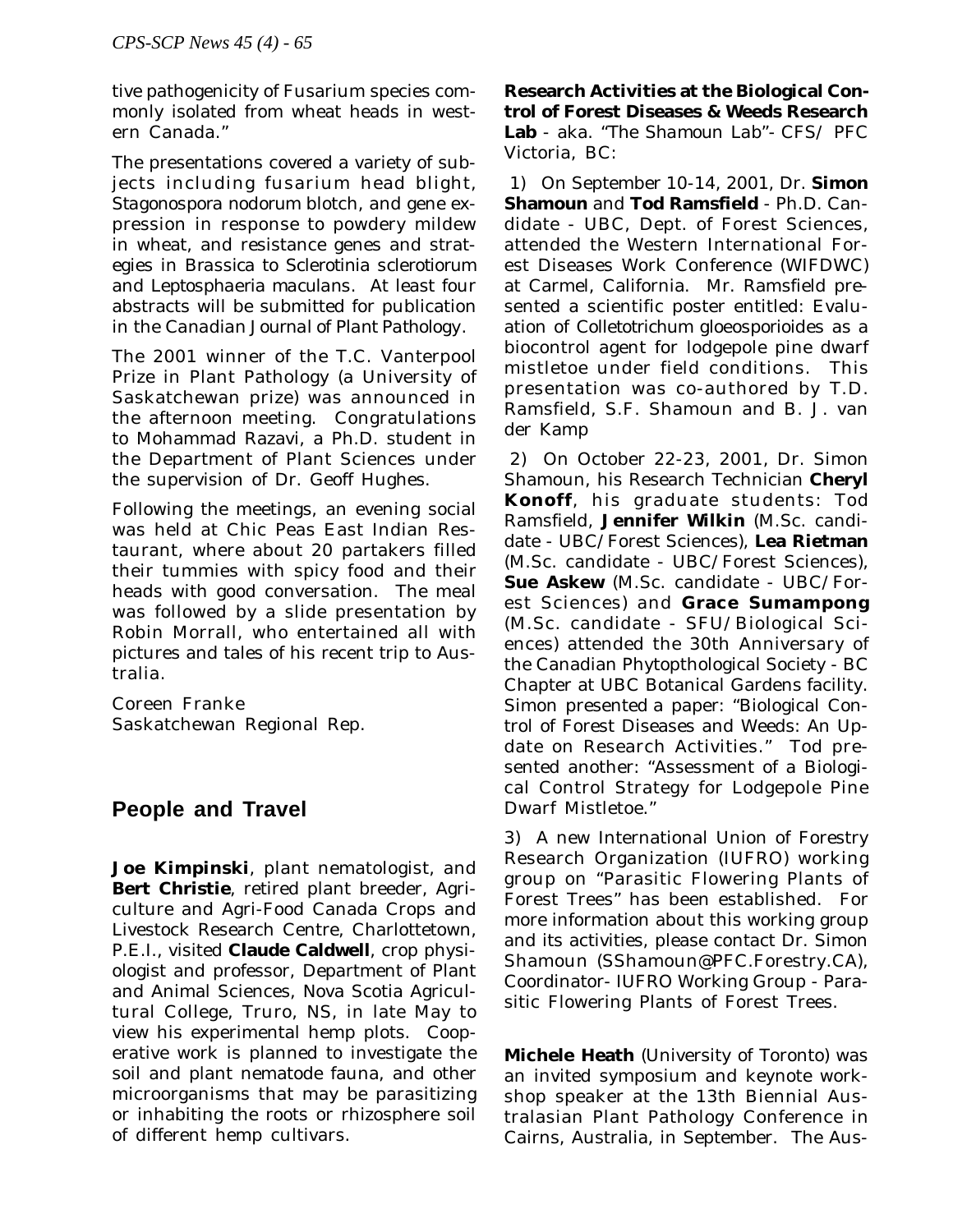tralasian Plant Pathology Society is similar in size to the CPS, and it was interesting to hear the Presidential Address focusing on many of the issues that our own society has tried to grapple with. Michele managed to return to Canada despite some tense moments because of the collapse of the Australian national airline just after she arrived, and the air travel turmoil in the aftermath of September 11th.

Dr. **Dilantha Fernando**, Plant Pathologist with the University of Manitoba spent two weeks in China, at the invitation of two universities in Central and Southern China respectively. Dilantha was an invited speaker at the International Symposium on Rapeseed Science, held in Wuhan, China. He gave two presentations related to his research in canola pathology, the first titled, "Breeding for Disease Resistance: Blackleg Disease in Canola - a case study", and the second, "Biological Control of Sclerotinia in Canola." While in Wuhan, he was a guest of Huazhong Agricultural University.

On the second leg of his trip he was a guest of South West Agricultural University in Chongqing, and delivered a lecture on Integrated Pest Management of Canola Diseases, visited farmers fields, and had discussions with research scientists, and the Foreign Office of the university in developing a collaborative research program between the two universities on canola and wheat research. Fernando's trip was funded by Canadian International Development Agency under the CIDA/SULCP project, Huazhong Agricultural University, Wuhan, and by South West Agricultural University, Chongqing, China.

**Richard Hamelin** (Natural Resources Canada - Quebec) was opponent for a Ph.D. defense at the University of Helsinki, Finland. The defender, Risto Kasanen, studied under Prof. Kim Von Weissenberg in the department of Plant Science. The title of his thesis was: "Relationship between *Cronartium flaccidum* and *Peridermium pini*." Richard had a chance to renew his friendship with his hosts, as well as enjoy two of his favorite Finnish traditions: sauna and beer. He also attests that the Finns really do throw the best post-defense parties!

Two forest pathologists, **Louis Bernier** (Université Laval) and Richard Hamelin, attended the Biocontrol network meeting in Niagara along with other plant pathologists and entomologists. They presented an update on their project on biocontrol of diseases in nurseries and plantations. Louis was also brave (crazy?) enough to jog every morning at 0700 with Peter Krell, even though he was nursing a cold - talk about dedication!

## **PEI Department of Agriculture & Forestry, Plant Health Research and Diagnostics**

Using a systems approach to exploring plant health and sustainable agriculture, the PEI Department of Agriculture & Forestry, Plant Health Research and Diagnostics group is examining the microbial components of soil health and community structure in disease suppressive soils, and within healthy and diseased plants. Current research projects include:

i) mapping and monitoring the health and quality of Prince Edward Island soils;

ii) identifying the benefits to potato crops of soil microbial biodiversity and functional versatility under long crop rotations and conservation tillage practices;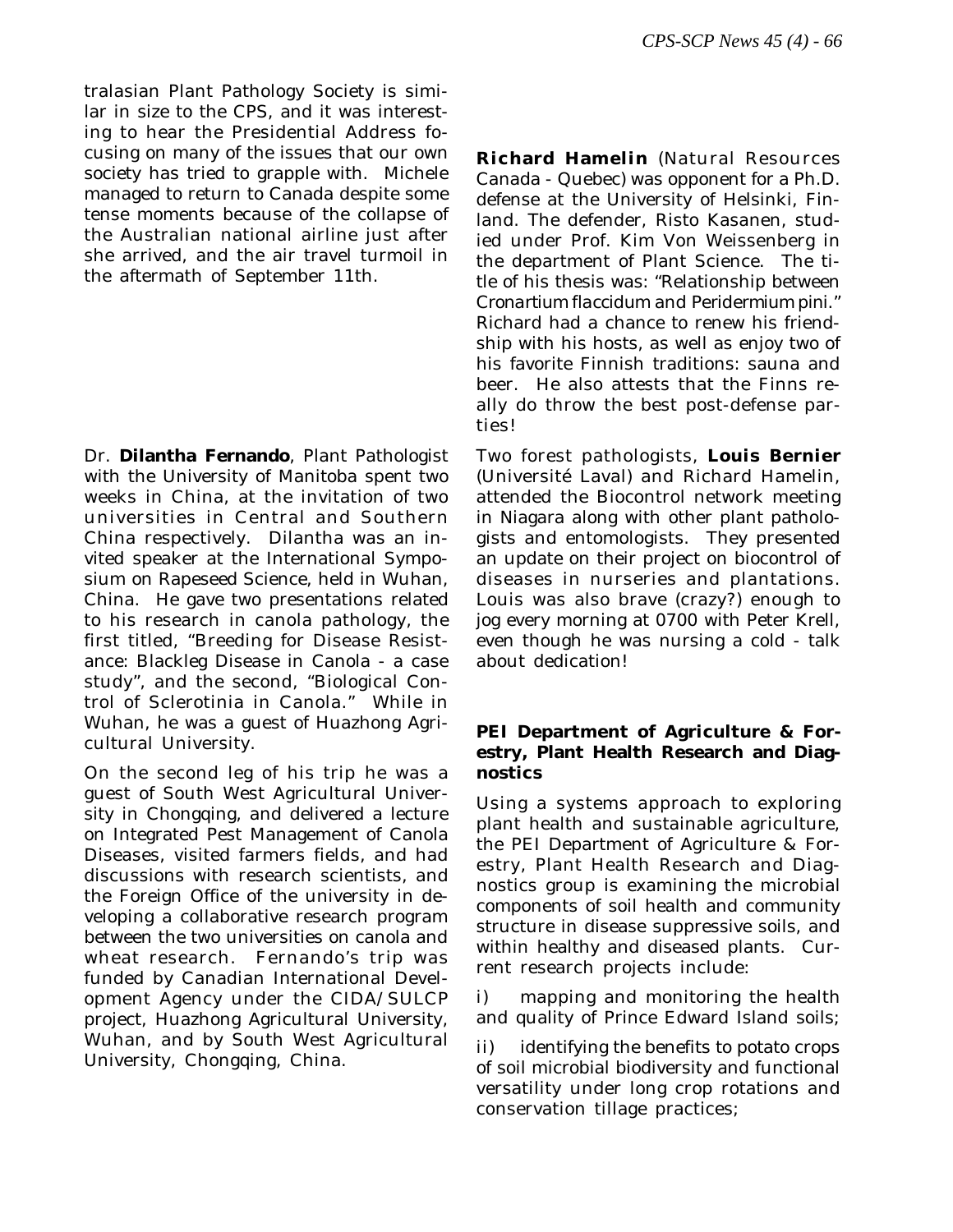iii) determining whether metalaxyl resistance in *Phytophthora erythroseptica* strains (causal agent of pink rot of potatoes) is developing in the Atlantic region;

iv) the characterization of soil microbial communities in scab resistant and scab susceptible soils; and v) a survey of the aphid vectors of the potato viruses PVY-O and PLRV.

\_\_\_\_\_\_\_\_\_\_\_\_\_\_\_\_\_\_\_\_\_\_\_\_\_\_\_\_\_\_\_\_\_\_\_\_\_\_\_\_\_\_\_\_\_\_\_\_\_\_\_\_\_\_\_\_\_\_\_

Tony Sturz, Ph.D.

Plant Health Research & Diagnostics PEI Department of Agriculture & Forestry P.O. Box 1600, Charlottetown, Prince Edward Island, CANADA, C1A 7N3 Tel: 902-368-5664 Fax: 902-569-7745 Email: avsturz@gov.pe.ca

**Henry Huang** attended the International Symposium on Biological Control of Plant Diseases for the New Century, at the National Chung-Hsing University, Taichung, Taiwan, November 11-16, 2001. He delivered a keynote speech, co-chaired the first session on "Biological Control of Plant Diseases", and presented a paper entitled "Biocontrol of plant disease: from research to practical application." Other sessions at the Symposium were: Development and Application of Fungal Antagonists; Development and Application of Bacterial Antagonists; Cultural Practices and Disease Management; Induced Disease Resistance; and Breeding and Genetic Engineering for Disease Resistance.

## **Progress on the Revisions to Diseases of Field Crops in Canada**

The goal of completing the revision to DFCC by early next year is close to being on schedule. The Editorial Group, consisting of Robin Morrall, Bruce Gossen, Richard Gugel and myself, has been working through this (sometimes) demanding process. So far, our heads remain above water, with only the occasional dunking. The

committee has been meeting at monthly intervals (each meeting concludes over beer at the faculty club, "Another pitcher of Rickard's, please"). About 80% of all material has been received to date. We have reviewed much of the text and returned the drafts back to the chapter editors for final comment. Several new line drawings have been added and the slides that have been received have been digitized. However, there are still some gaps in the slide collection. In January, CPS members are likely to get an urgent call to look in their personal collections for slides to fill the remaining gaps; Richard will keep you posted.

We are investigating the pros and cons of using a printing company vs a publishing company, and getting cost estimates. A fund raising campaign was started to keep the cost of this book low. So far, it has brought in \$9,700. It would be gratifying if CPS members could encourage their employers to help us raise as much money as possible. Ask Robin if you want to know who in your company or institution received the fund raising letter.

Many thanks to all of you who have contributed their enthusiasm and energy to get this project completed on time.

## **New CPS Brochures - Give one to a friend!**

The CPS brochure was reprinted this year to update changes in our fee structure and improve upon its design. A new membership application card was also created that can be inserted into the brochure. A sample of each are enclosed with the newsletter.

Help promote our Society by giving the brochure and membership card to a colleague that might have an interest in joining. If you are going to meetings and want to take several brochures to put on display, send me an email (baileyk@em.agr.ca) and I will ship them to you.

Submitted by, Karen Bailey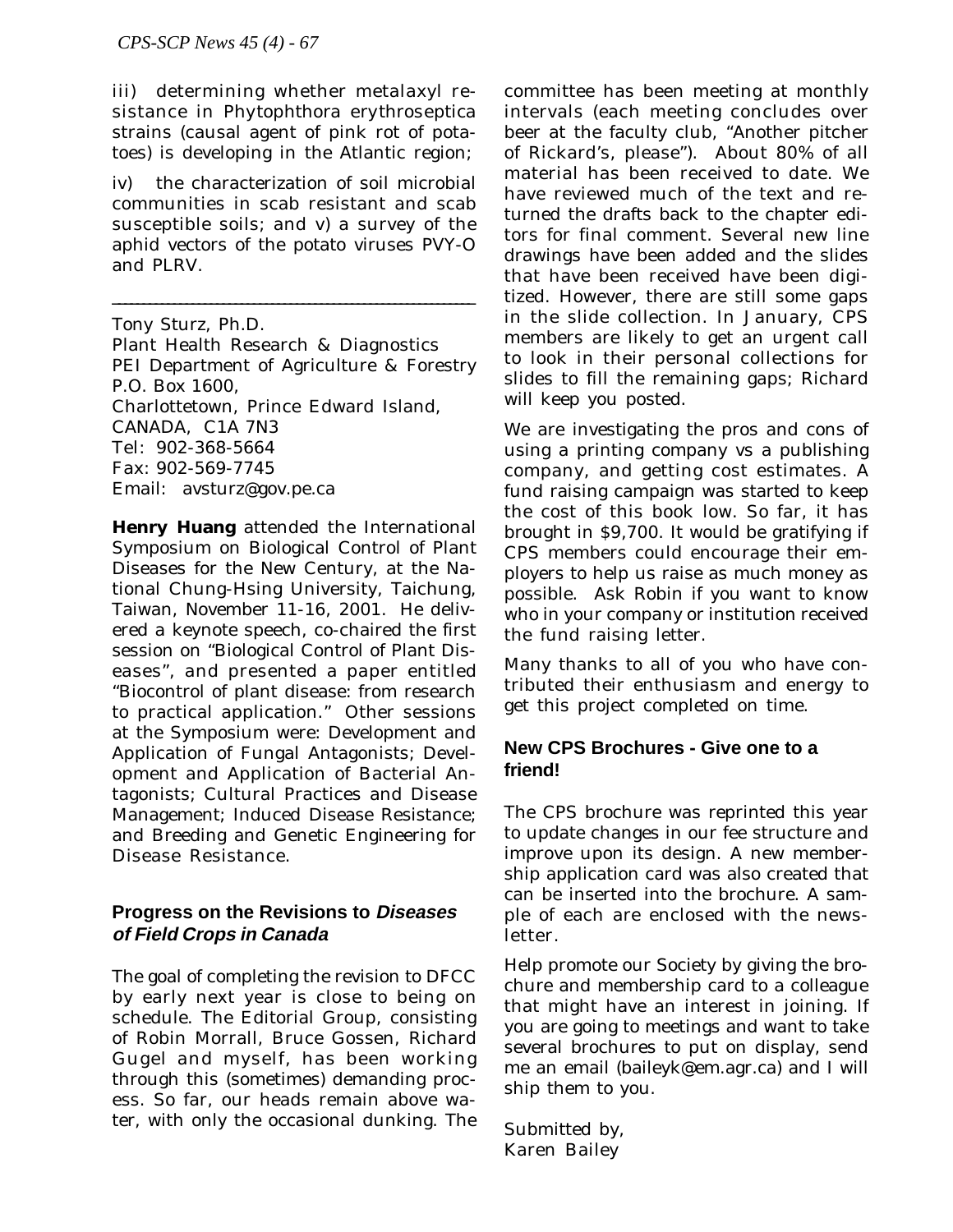# **2002 Annual Meeting of CPS**

## **Waterton Lakes National Park**

## **Introduction:**

The 2002 Annual Meeting of the Canadian Phytopathological Society (CPS) will be held from Sunday June 16 through Wednesday June 19, 2002, at Waterton Lakes National Park, Waterton, Alberta. The society will offer various social functions, scientific presentations, events and field trips.

## **Location:**

We are fortunate indeed to be holding our 2002 Annual Meeting in the Waterton Lakes National Park. According to the park website, "Rugged, windswept mountains rise abruptly out of gentle prairie grassland in spectacular Waterton Lakes National Park of Canada. This landscape supports a great variety of plant life and habitat for wildlife such as bison, deer, moose, elk and bears. The park is home to Upper Waterton Lake, the deepest lake in the Canadian Rockies. In 1932, the park was joined with Montana's Glacier National Park to form the Waterton-Glacier International Peace Park – a world first."

Waterton Lakes National Park provides extensive recreational opportunities, including: birdwatching, boating, camping, canoeing, climbing and scrambling, cycling, fishing, golf, hiking and backpacking, horseback riding, tennis, sailboarding, scuba diving, swimming, and sightseeing and wildlife.

For more information on Waterton Lakes National Park, please visit: http:// parkscanada.pch.gc.ca/parks/alberta/ waterton\_lakes/ (a bilinqual website).

## **Travel Information:**

Waterton is approximately 300 km from Calgary and 150 km from Lethbridge. Driving time is approximately 3 hours from Calgary and 1.5 hours from Lethbridge. There are few alternative locations for accommodation outside of the park. Lethbridge would be the nearest alternative accommodation.

## **Reservations:**

**It is essential that Members of CPS make their reservations early** as this National Park is completely booked in June. Information on travel, registration and accommodation will be posted later in 2001.

## **Contact Information:**

For further information on this meeting, please contact the Chair of the Local Arrangements Committee, Dr. Larry M. Kawchuk.

L.M. Kawchuk, Ph.D. Pathology Lethbridge Research Centre Agriculture and Agri-Food Canada 5403 - 1 Avenue South, P.O. Box 3000 Lethbridge, Alberta CANADA T1J 4B1

Phone: (403) 317-2271 Facsimilee: (403) 382-3156

## Contact the Editor

| Email: | cpsnews@mts.net         |
|--------|-------------------------|
| phone: | $(204)$ 745-5656        |
|        | Ph./FAX: (204) 745-5690 |

David Kaminski Box 1041 Carman, MB R0G 0J0

## **From the Associate Editor**

It is membership renewal time again and as I read the membership form, a few thoughts go through my mind (it does happen occasionally).

As you fill out your membership forms, I think that everyone should be proud to be a member of the CPS. We are not large in numbers, but we are a respected society. We are often called upon for our leadership in Canada and elsewhere on issues and topics related to plant pathology. Many Canadian plant pathologists have made large impacts on science and agriculture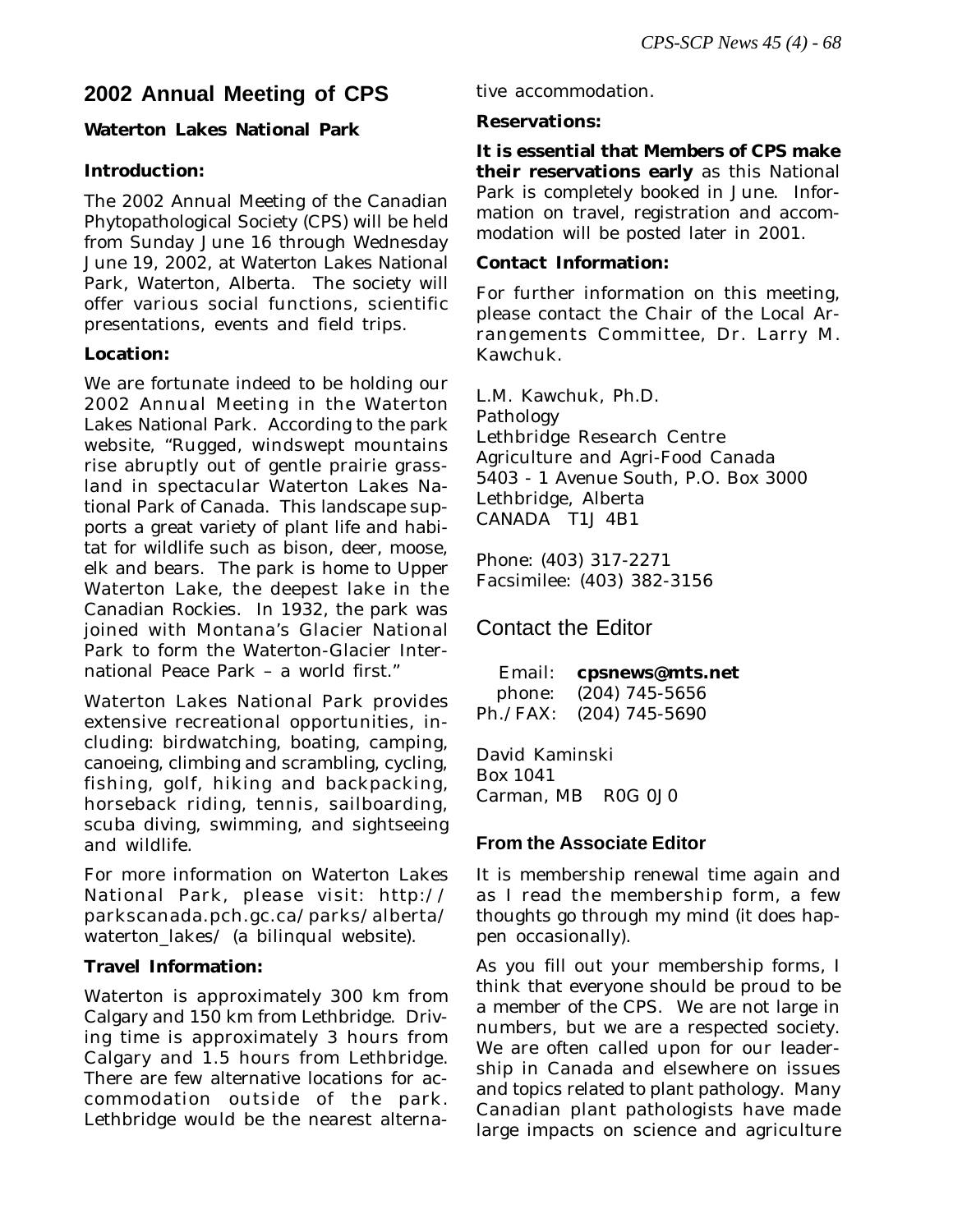and those of us in the CPS are striving to follow in their footsteps. When I look at the list of people who are members of the CPS, I feel fortunate to be associated with everyone, even if only as a member of the CPS.

It is a Canadian custom, however, not to promote ourselves as much as we should. This may be positive in that people who are not in the society find it easy to approach us. However, I do think that there are a few little things which we could do to promote our society a bit more. For instance, when you are filling out your membership forms, give a little thought to the Donations to the CPS part of the form. The awards listed under this section are important to us as a society and to individual members. They help to promote our society and give the recipients a pat on the back for work well done. I have been fortunate enough to have received one of these awards in the past, and it made me feel honoured that my peers would recognize me for some of the work I did. It was a humbling experience. It also served to push me to be a better plant pathologist and not back away from the difficult problems. A donation towards one or all of these awards would help to raise the profile of these awards even more. I do not believe that large donations need to be given (although they never hurt), but if we all gave a little donation, it would be useful. And let us not forget, the donations are tax deductible.

I also think that maybe we should all look around and see if we can support a student by paying for their student membership in the CPS. I do not direct this comment solely at University members, but at all the members. Just because I am not a University employee does not mean that I cannot help a student become a member of the CPS. It helps make our society stronger, and I am sure the students will remember your generosity. I also believe it is useful for the students to be a member of the CPS.

Finally, I would ask that everyone get their

membership forms in to Gayle as quick as possible. This makes her job much easier and at times I am sure the job seems to be thankless. I would like to thank Gayle for taking on this task.

In conclusion, I would leave this thought with you. Renew your membership early and often.

Jim Menzies

# **Membership Renewal for 2002**

Membership renewal forms were mailed in the third week of November. If you have not received your form, please contact the membership secretary, or visit the CPS website at: http://www.cps-scp.ca/ application.htm and print off a form. Online forms are available in both html and pdf format. Note that membership fees have increased by \$10.

Please be aware that there is now a late fee of \$15 for membership renewals received after January 31st. This fee was approved at the 2001 annual meeting in London. The late fee is necessary because of the large number of members who did not renew on time, resulting in administrative problems and increased costs.

# **CPS Update E-mail Bulletins**

I wanted to say a few words about the email bulletins that have become a more regular feature this year. The news bulletins were prepared by the CPS executive for mass emailing by the membership secretary. This, of course, is not a glitch-free process! There have been many problems with compatibility of email programs and systems, and I thank you for your patience. If you are not able to open the announcements, please contact me and I'll try to resolve the issue. The email bulletins are sent in plain text format, as a simple email with no attachments. However many people (especially on AAFC systems) were receiving blank emails with attachments that are difficult to open. After much testing, we discovered that the French accents seem to be responsible for this glitch. Re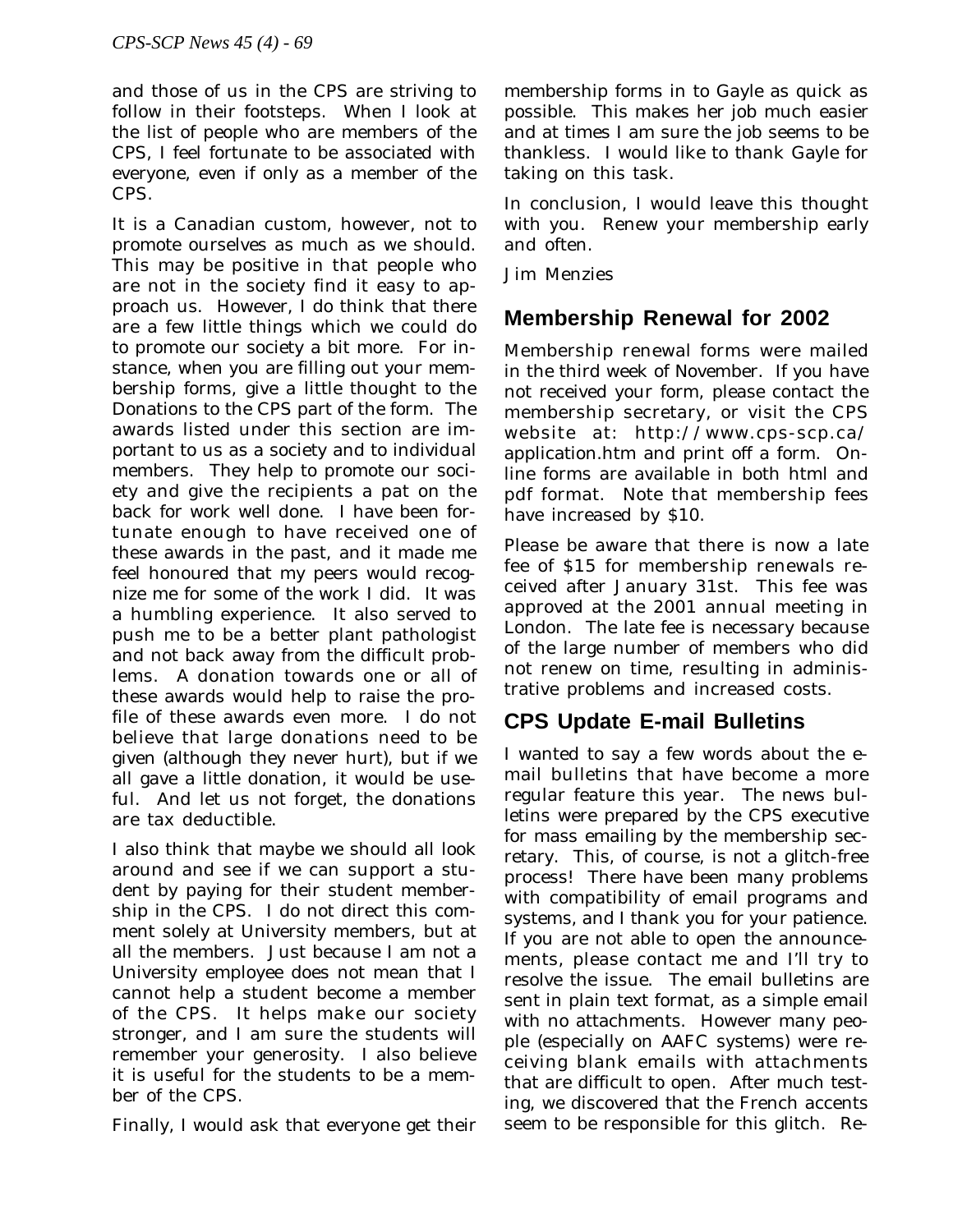moving the accents (apologies to our French speaking members!) results in the emails going through normally. There may still be some "encoding" problems with older email systems, and these are more difficult to resolve but not impossible. If you are not receiving the e-mail bulletins, and have an email address, please forward your address to the membership secretary. There are at least a dozen "dead" addresses every time I send out a bulletin or announcement. For those who would rather read a nicely formatted version of the news bulletin, they will also be placed on the CPS website.

Gayle Jesperson CPS Membership Secretary BC Ministry of Agriculture, Food and Fisheries 200-1690 Powick Road Kelowna BC V1X 7G5<br>Phone: 250 861-7228 Phone: 250 861-7228 Fax: 250 861-7490 email: gayle.jesperson@gems1.gov.bc.ca

## **Brazil nuts help preserve the Amazon forests and provide an income for its Aboriginal people.**

## *Lu Piening*

Rotarian Dr. Lu Piening, a volunteer with Canadian Executive Services Organization (CESO) and Rotary International has recently returned with his wife Joan from 10 weeks in Cobija, in the rain forests of northern Bolivia. Lu's job was to conduct a feasibility study into developing technologies to reduce aflatoxins in harvested Brazil nuts.

CESO is a volunteer-based, not-for-profit organization founded in 1967. The mission of CESO is to promote economic and social development of Aboriginal peoples in Canada and in emerging market economies in developing nations. Emphasis is also placed on improving the quality of life for women and in preserving the environment. CESO provides unpaid qualified volunteers to work as advisers and trainers,

by sharing their knowledge and experiences with clients. Most volunteers are retired or semi-retired and on average bring 30 to 35 years of experience to an assignment. CESO is funded by Canadian corporations, the government and by individuals. The clients also contribute to the cost of the project. Rotary International, which also sends Rotary volunteers to developing countries to assist in economic and social development, also contributed financially to this Brazil nut project.

The Brazil nut is a unique commercial commodity because all Brazil nuts are collected from under wild or indigenous trees growing in the rain forests of the Amazon basin which is shared among Bolivia, Brazil and Peru. Today Bolivia supplies most of the worlds Brazil nuts. The forests in the Cobija area and adjacent areas in Brazil contain about three to six Brazil nut trees per hectare. The nuts, which are collected by the indigenous peoples living in the forest, are practically their only source of income.

The Brazil nut tree is one of the tallest trees in the jungle, often 50 or more metres tall. About 15 to 20 nuts, arranged like the segments of an orange, are located within a pod the size of a coconut. The pods fall to the ground from November to March, during the rainy season. There is some danger to the collectors from the falling pods which may weigh 2 kg. The pods, which are very hard and have a thick shell, are opened with a machete to obtain the nuts. The nuts are carried to the collectors homestead for storage and once a sufficient amount is collected, they are carried in sacs, often weighing up to 60 kg, on their backs or by oxen to a road or river for transport to a nut processing factory which is usually a great distance from the collector's homestead. It may take some considerable time to transport nuts from the more remote areas of the forest to market. It is estimated that one-third of all nuts collected rot before reaching the factory. During the storage and transport period in the forests, a fungus, called *Aspergillus* may infect the nuts. The hot,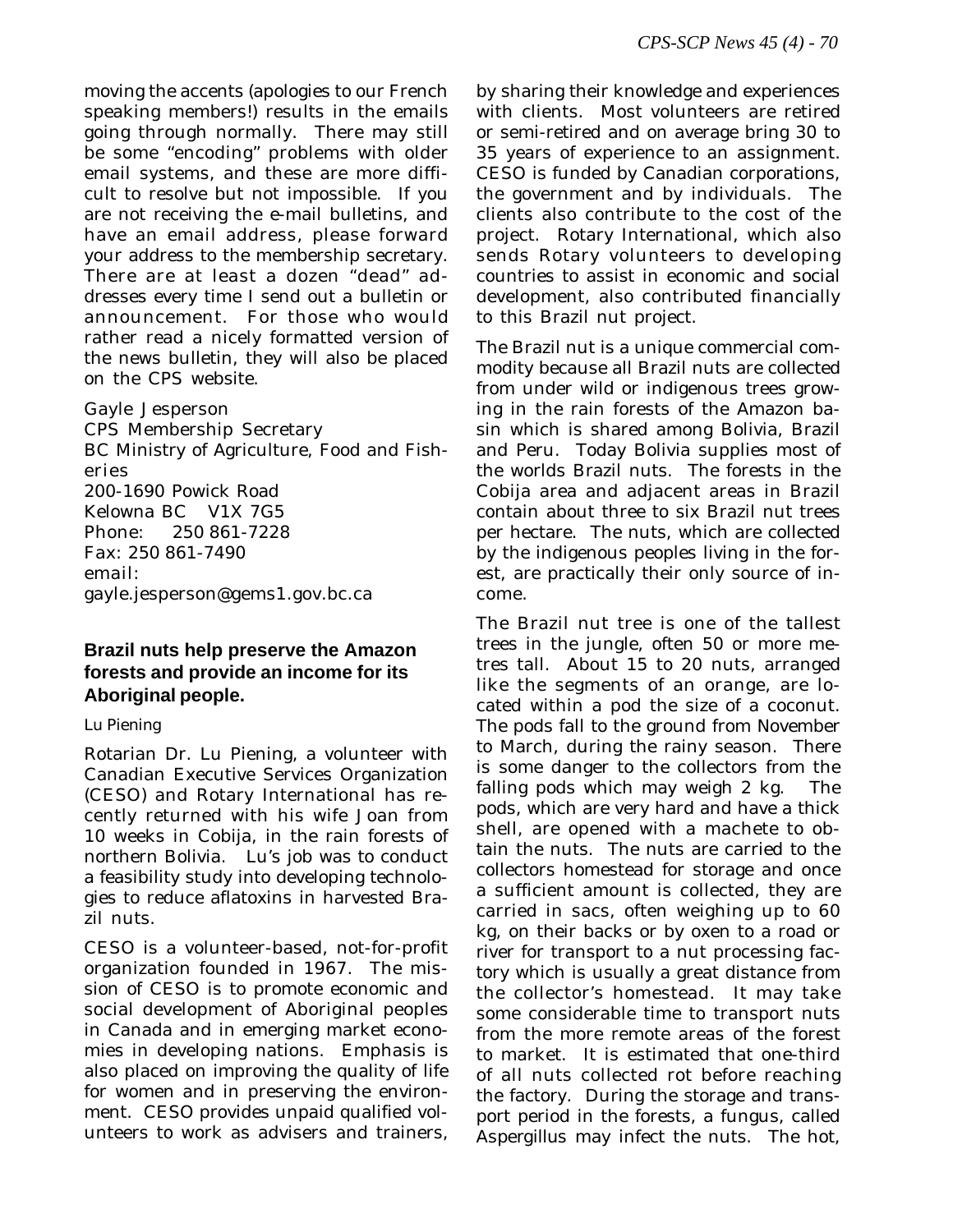humid weather favours infection by Aspergillus. A powerful aflatoxin that is highly carcinogenic develops in the infected nuts. Current health concerns over the consumption of a range of food products has lead to tough new EU limits that jeopardize many Aboriginal families' livelihood. Bolivian officials feel that the ecological importance of eating Brazil nuts has not been sufficiently emphasized. The economic benefits from collecting the nuts has helped preserve some of South America's last virgin forests. The EU markets will not import nuts with more than 4 ppb (parts per billion) of aflatoxins while the US markets have set a limit of 20 ppb. The Bolivians further claim that the EU's stringent levels of 4 ppb cannot be justified because the low level of Brazil nut consumption in the average European diet makes any risk negligible. This fungus therefore represents a real threat to the livelihood of the Aboriginal peoples of the Amazon forest.

Piening developed research plans to study the *Aspergillus* infection of Brazil nuts. He also suggested plans for the construction of a field station in which to study factors affecting the development of the Aspergillus fungus in the nuts. The primary aim of the research is to prevent fungal infection by better drying methods, reducing the time from collecting to markets, sanitation of storage and transport facilities and evaluating nontoxic antifungal substances on stored nuts. Piening has enlisted the help and cooperation of interested researchers in Peru, Brazil and the University of Georgia, USA, to develop better methods of testing for aflatoxins.

The Aboriginal people of the Amazon forests are primarily extractivists, who make a living by collecting products such as rubber, Brazil nuts and some local fruits and vegetables (such as palm hearts) from the jungles. Rubber was once the major source of income for these peoples but, following WW II, rubber was produced more cheaply on plantations in Malaysia. Consequently the Aboriginal peoples of the Amazon have only the Brazil nut as a major source of income. Agriculture is not a

practical option on the fragile, nutrientpoor, thin forest soils and the local people also are not agriculturists. Much of the cleared land in the Amazon has been turned into cattle ranches. Raising cattle on this land is inefficient when compared with cattle ranches in southern Brazil, Argentina and North America because of the low nutritional value of the grass. Authorities in Bolivia, Brazil and Peru are encouraging an agro-forestry industry where the Aboriginal peoples can obtain a greater economic return from the forests than can be obtained from cattle ranching. The Brazil nut trees present such an opportunity. Forests are generally not cut down if there is a significant stand of Brazil nut trees. Brazil nut trees can be grown in plantations where they produce few nuts becauseof pollination problems. The pollinating bee does not generally pollinate trees outside of a forest setting where the bees can obtain nectar from other forest plants such as orchids. The Brazil nut tree is also dependant on a small rodent called the agouti to help in the distribution and generation of new trees. The fallen pods are opened by the sharp teeth of the agouti which is very fond of the oil rich nuts. The agouti will bury some nuts for future eating but sometimes forgets where they are buried. These nuts germinate in a year or so.

The need for new technologies to prevent aflatoxin production so as to maintain and encourage the Brazil nut industry is readily apparent.

Brazil nuts can save the Amazon rain forests and provide aboriginal peoples with an income. A secure income will discourage cutting of the forest for lumber or the slashing and burning of the forests for some quick cash from outsiders trying to grow crops on nutrient starved soils.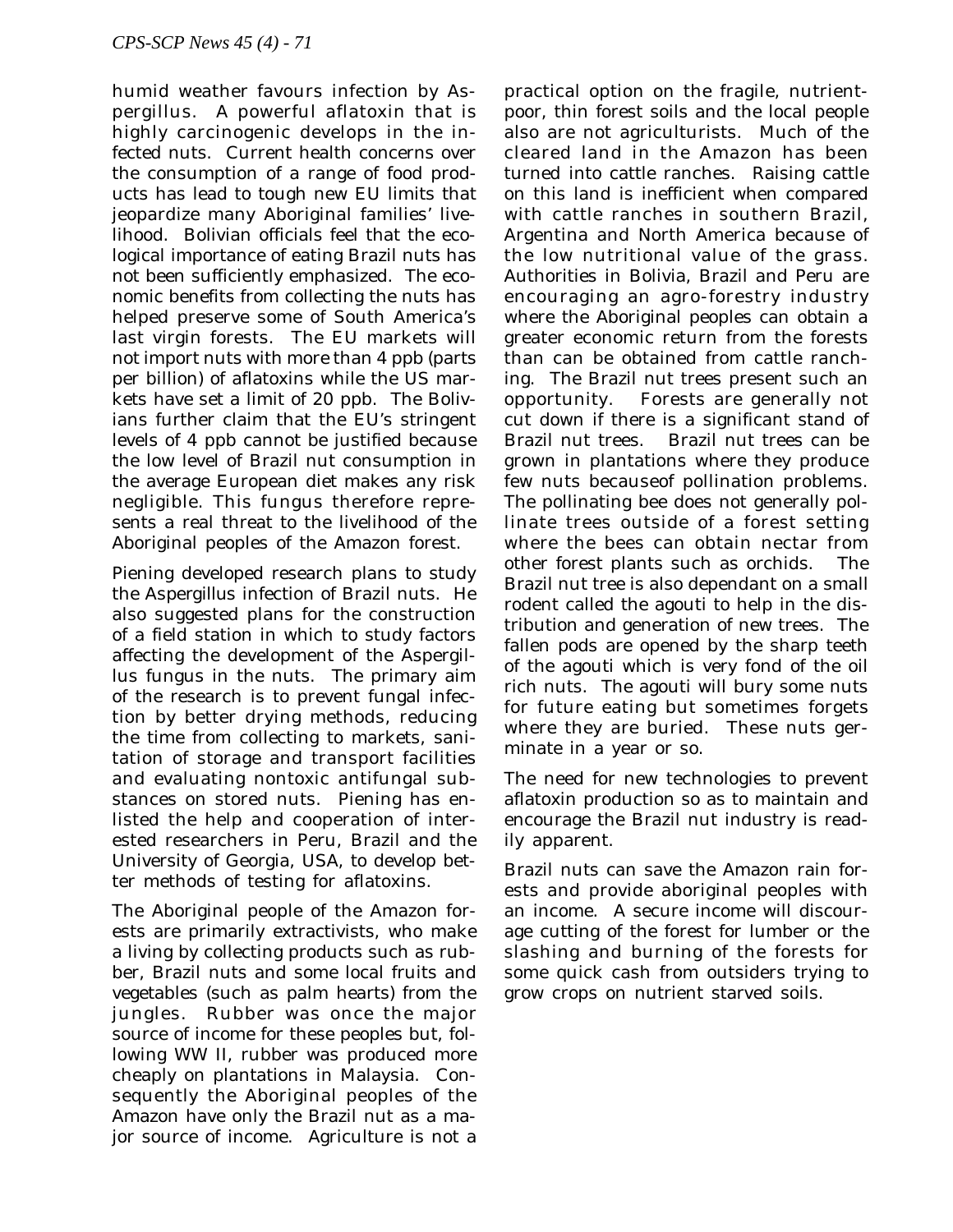## Winds of Change

## *Solke H. De Boer*

Historians will no doubt consider the millennial year as a convenient demarcation between the modern and postmodern eras. Of course, changes take place slowly and one cannot with accuracy delineate the beginning of an age, witness the progression of the Age of Enlightenment and the unfolding of the Modern Age, and so it is with the Postmodern Age. It has crept up on us, but the year 2000 marks a fitting point of reference to acknowledge its arrival.

Postmodernism characterizes a fundamentally different mind set than modernism in respect to many facets of our society and culture. Postmodern thought rejects absolutes and authorities, it redefines principles of family structure and etiquette, and most relevant to our profession*, it has lost faith in science*. Humanity's response to the failure of modernism is varied and acute. Ironically, it has resulted in both increased materialism and increased spirituality, perhaps the clash of which we witnessed on that terrible day of September 11. But on to science - postmodernity has not rejected it, just lost faith in it. We see it in the battle over genetically modified plants, the debate over stem cell research, and in the dearth of graduate students in science.

In our lifetime science has come of age. Cause and effect is a firmly entrenched principle, the mystery of life is less mysterious, and somehow all the universe can be described in terms of subatomic particles. The human genome has been sequenced, more or less, and so have the genomes of plants and bacteria and fungi and nematodes. We now have a handle on the very basis of life - everything is possible now, or is it? Relatives and friends still die of cancer, drought and disease still threaten our food supply, and our world is not a safe place to live. Somehow science has not been the panacea that modernists thought it might be; it has not solved all our problems. And hence society no longer supports scientific efforts as it once did.

Our managers try to run science as a business, success is counted in number of manuscripts and perhaps more importantly in the dollars brought to our institutions. Indeed things have changed and will continue to change. There will be a need for less science and fewer scientists. The efforts of "science" are increasingly devoted to address political and economic issues. Recent new disease occurrences have had a greater impact on domestic economies and international trade than actual food resources. One only needs to be reminded of karnal bunt, plum pox, potato wart, and type A2 potato blight. Also note how the agenda of the 2001 annual meeting of the American Phytopathological Society focused less on knowledge and more on socioeconomic topics.

What a shame that now we have genomic sequences, a handle on quorum sensing, *hrp* genes and other such exciting advances, that society has lost interest. Can such work continue? Where are we going with our new knowledge? What is our future? There are no answers, of course, but we must keep in mind that there have been difficult times in the past too. The post-war period has been particularly tranquil and favorable to the advance of scientific endeavors. In the current period of retrenchment, we must deal with a new paradigm, to use an overworked phrase. Our society may have lost its interest in scientific advances, but all of us must still eat. The need for a sustained food supply is as great as ever.

Thus there is room for optimism too. There will be an ongoing need for phytopathologists, for men and women who understand the interaction between plants and microorganisms. There will continue to be a level of funding to study the molecular mechanisms of disease causing agents and plant response but increasingly it will be ivory tower work, not in a derogatory sense but in the sense that it is removed from the mainstream of agricul